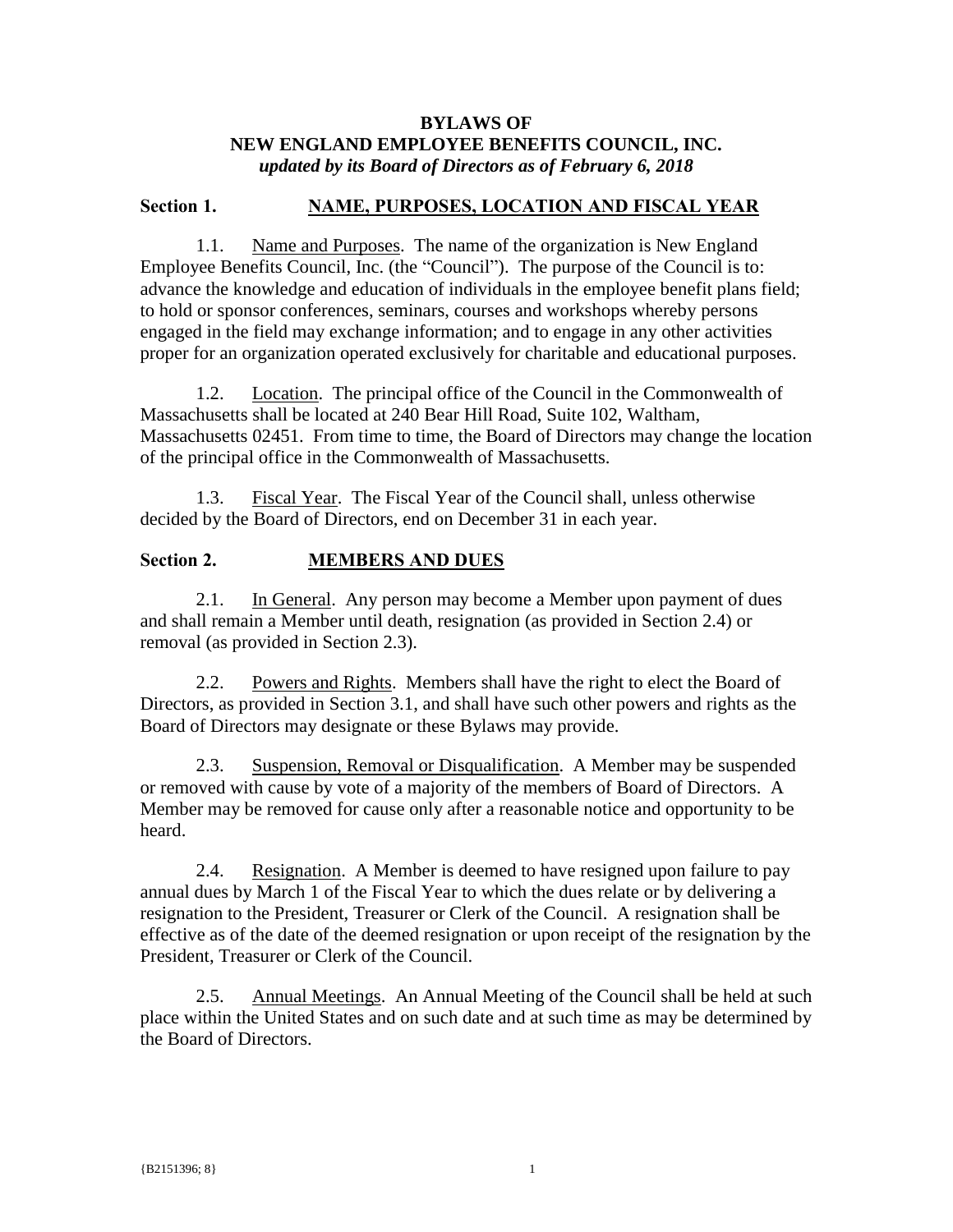2.6. Regular Meetings. Regular meetings of the Members may be held at such places within the United States and on such dates and at such times as the Board of Directors or the Members may determine.

## 2.7. Call and Notice.

(a) Annual and Regular Meetings. No call or notice shall be required for the Annual Meeting or any regular meetings of Members; provided, however, that reasonable notice of the location, date and time of each such meeting shall be given to each Member specifying the purpose of the meeting and stating if there is to be considered at the meeting (i) contracts or transactions of the Council with interested persons, (ii) amendments to these Bylaws (as adopted by the Board of Directors or otherwise) or (iii) the removal or suspension of a Member or Director.

(b) Reasonable and Sufficient Notice. It shall be reasonable and sufficient notice to a Member, and such notice shall be deemed to have been received, if sent by electronic or regular mail at least forty-eight hours before the meeting, addressed to the Member at his, her or its usual or last known address or to give notice the Member notice in person or by telephone at least twenty-four hours before the meeting.

2.8. Quorum. At any meeting of the Members, one-third of the Members shall constitute a quorum. Any meeting may be adjourned by a majority of the votes cast by Members upon the question, whether or not a quorum is present, and the meeting may be resumed without further notice.

When a quorum of Members is present at any meeting, a majority of the Members present and voting shall decide any question.

2.9. Action by Vote. Each Member shall have one vote; provided, however, that in the case of an entity Member, only the entity Member (and not any individuals participating in the Council as a result of the entity's membership) shall have a vote.

A majority of the votes properly cast by Members present in person or duly represented shall decide any questions, including election to any office.

The Clerk shall maintain an accurate record of all Member votes.

2.10. Action by Writing. Any action required or permitted to be taken at any meeting of the Members may be taken without a meeting if all of the Members entitled to vote on the matter consent to the action in writing (by electronic means or otherwise). Such consents shall be treated for all purposes as a vote at a meeting and the records thereof shall be maintained by the Clerk.

2.11. Proxies. Members may vote either in person or by written proxy dated not more than six months before the meeting named therein, which proxies shall be filed before being voted with the Clerk or other persons responsible for recording the proceedings of the meeting. A proxy may be provided by electronic transmission, which includes but is not limited to, a facsimile transmission, communication by electronic mail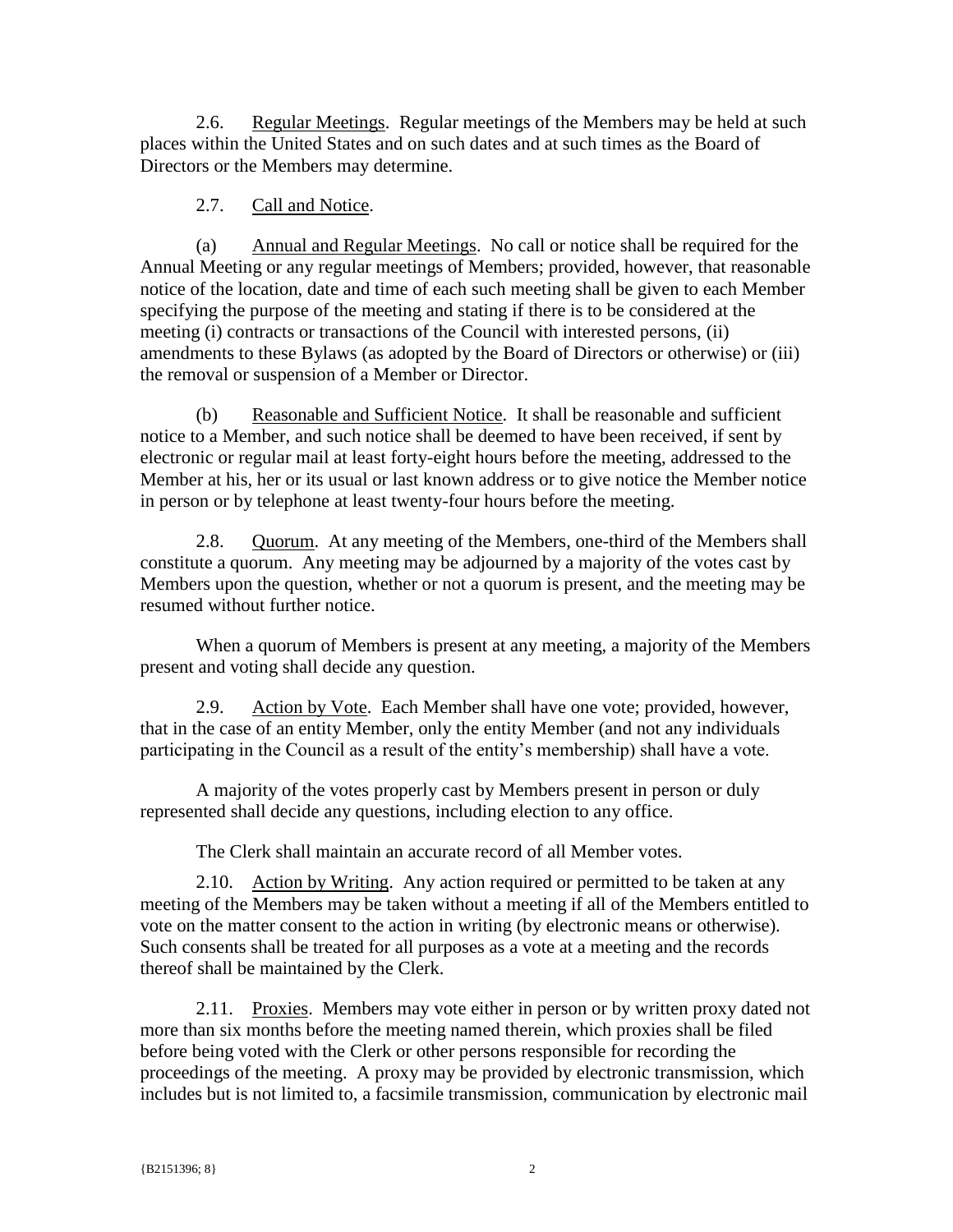(including a .pdf or other form of attachment to such electronic mail) or through other means intended to ensure that the Council can determine that the electronic transmission was sent by the Member and the date on which the Member transmitted the proxy. Any proxy submitted in electronic form shall be reproduced in paper form and filed before being voted with the Clerk or other persons responsible for recording the proceedings of the meeting. Unless otherwise specifically limited by their terms, such proxies shall entitle the holders thereof to vote at any adjournment of the meeting but the proxy shall terminate after the final adjournment of such meeting.

2.12. Dues. Each Member shall pay such annual dues and assessments as may be determined from time to time by the Board of Directors. In the case of an entity Member, the Board of Directors shall establish the amount of annual dues and assessments due by such entity Member and the number of individuals who may participate in the Council as a result of the entity's membership.

#### **Section 3. BOARD OF DIRECTORS**

3.1. Number and Election. The Members shall annually, at the Annual Meeting, fix the number of Directors, which shall be not less than five nor more than thirty, and shall elect the number of Directors so fixed. At any regular meeting, the Members may (i) increase the number of Directors and elect new Directors to complete the number so fixed by a vote of the majority of the Members or (ii) decrease the number of Directors, but only to eliminate vacancies existing by reason of the death, resignation or removal of one or more Directors.

Each Director shall be a Member (directly or indirectly with respect to an entity membership).

Directors and elected officers shall not receive any compensation for their services.

3.2. Tenure. Each Director shall hold office until the next Annual Meeting of Members and until his or her successor is elected and qualified, or until he or she sooner dies, resigns or is removed. Effective June 1, 2008, the following tenure policies were adopted and continue to apply as of the effective date of these updated Bylaws.

- (a) Directors will serve three-year terms with a twelve-year service limit; provided, however, that:
	- Each Director is subject to evaluation by the Nominating Committee every three years and is nominated by that committee for reelection; and
	- Each Director is subject to continued approval vote by Members every three years.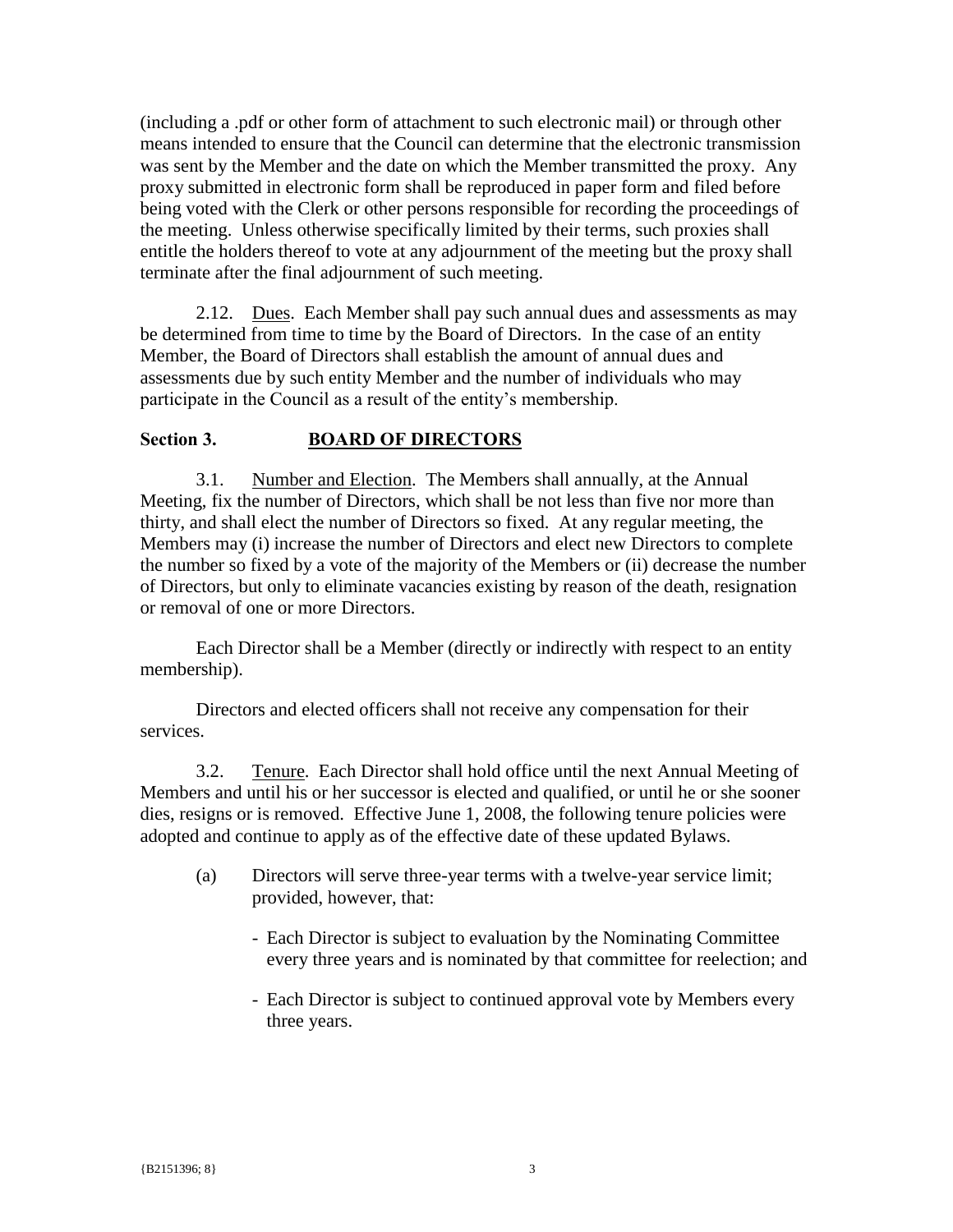- (b) A Director may serve beyond the twelve-year service limit only if the following conditions are met:
	- Such Director's service as an officer is not yet completed; or
	- Continued service on the Board of Directors by the Director is determined to be necessary by the Board to ensure that a specified constituency remains represented on the Board.
- (c) If the conditions specified above are not met, then, for the avoidance of doubt, the following provisions apply:
	- The Board of Directors cannot elect to retain a Director who has reached the twelve-year service cap; and
	- A Director cannot continue to serve after attaining the maximum service limit.
- (d) In order to effect the transition to the above-specified term limits, the following provisions will apply.
	- Directors with twelve or more years of service as of June 1, 2005 are permitted, unless their service as a Director is otherwise terminated in accordance with these Bylaws, to serve an additional three years to June 1, 2008, at which point their service will end; and
	- Each Director as of June 1, 2008 will be put into an initial 'class,' depending on the number of years that each has already served as a Director.
- (e) The Board of Directors may in its discretion grant status as a *Director Emeritus* to Directors who have reached the service maximum. A *Director Emeritus* is eligible to participate in and to chair committees.

3.3. Powers. The affairs of the Council shall be managed by the Directors who shall have and may exercise all the powers of the Council, except those powers reserved to the Members by these Bylaws.

3.4. Committees. The Directors may elect or appoint one or more committees and may delegate to any such committee or committees any or all of their powers. Any committee to which the powers of the Directors are delegated shall consist solely of Directors and *Directors Emeritus*. Unless the Directors otherwise designate, committees shall conduct their affairs in the same manner as is provided in these Bylaws for the Directors. The members of any committee shall remain in office at the pleasure of the Directors.

3.5. Suspension or Removal. A Director or *Director Emeritus* may be suspended or removed with cause by vote of a majority of the Directors then in office. A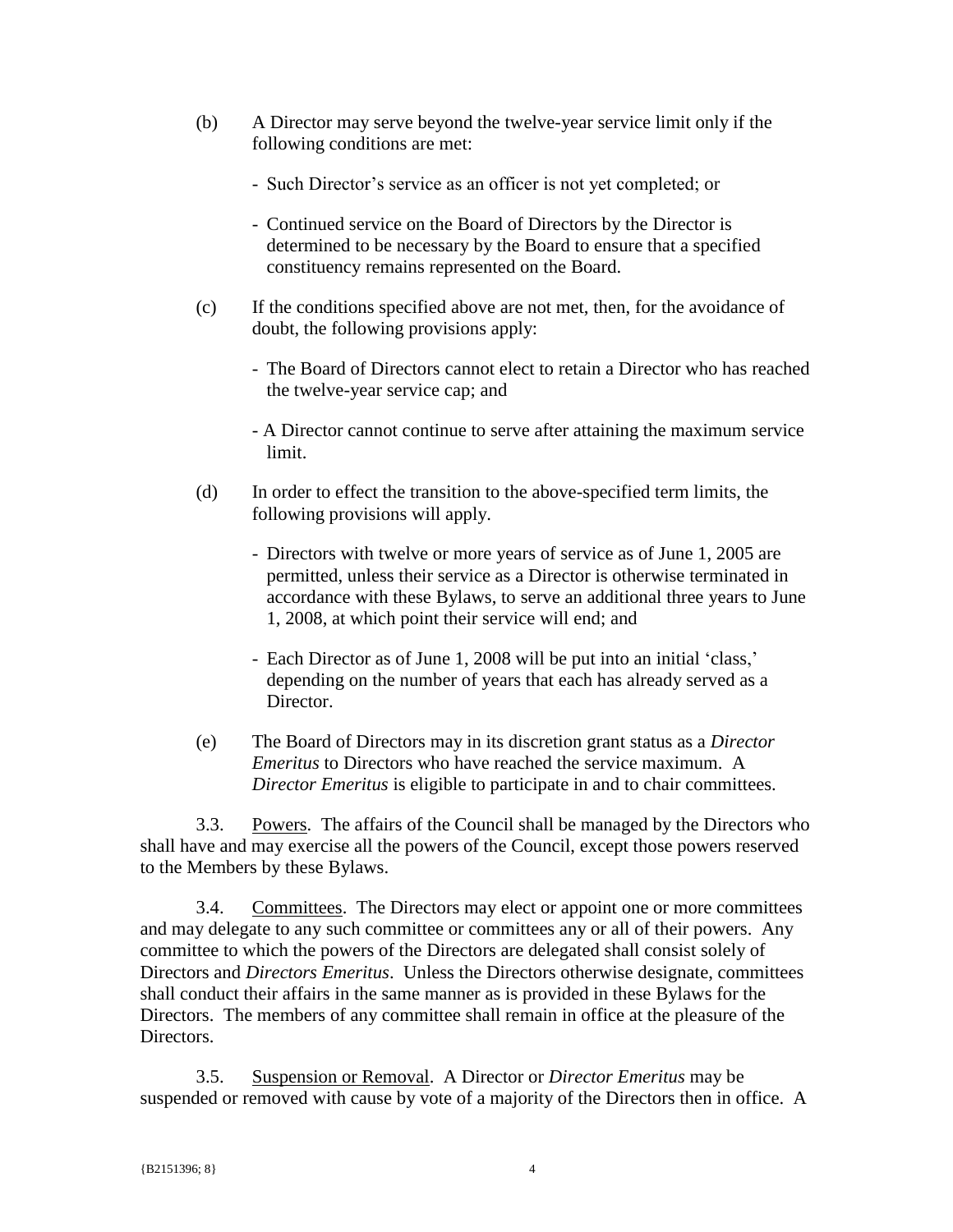Director or *Director Emeritus* may be removed with cause only after reasonable notice and opportunity to be heard.

3.6. Resignation. A Director or *Director Emeritus* may resign by delivering his or her written resignation to the President, Treasurer or Clerk of the Council. A resignation shall be effective upon receipt of the resignation by the President, Treasurer or Clerk of the Council.

3.7. Vacancies. Any vacancy in the Board of Directors, except a vacancy resulting from enlargement, may be filled either by the Members or by the existing Directors with respect to any remaining term. Each successor shall hold office for the unexpired term or until he or she sooner dies, resigns or is removed. The Directors shall have and may exercise all their powers notwithstanding the existence of one or more vacancies in their numbers.

3.8. Regular Meetings. Regular meetings of the Directors may be held at such places and on such dates and at such times as the Directors may determine.

3.9. Special Meetings. Special meetings of the Directors may be held at such places and on such dates and at such times as the President, or two or more Directors, shall provide.

3.10. Call and Notice.

(a) Regular Meetings. No call or notice shall be required for regular meetings of Directors; provided, however, that reasonable notice of the location, date and time of each meeting shall be given to each Director, along with the purpose of the meeting and stating if there is to be considered at the meeting (i) contracts or transactions of the Council with interested persons, (ii) amendments to these Bylaws or (ii) the removal or suspension of a Director.

(b) Special Meetings. Reasonable notice of the time and place of special meetings of the Directors shall be given to each Director. Such notice need not specify the purposes of a meeting, unless there is to be considered at the meeting (i) contracts or transactions of the Council with interested persons, (ii) amendments to these Bylaws, (iii) an increase or decrease in the number of Directors or (iv) the removal or suspension of a Director or an officer.

(c) Reasonable and Sufficient Notice. It shall be reasonable and sufficient notice to a Director, and such notice shall be deemed to have been received, if sent by electronic or regular mail at least forty-eight hours before the meeting, addressed to the Director at his or her usual or last known address or to give notice the Director notice in person or by telephone at least twenty-four hours before the meeting.

3.11. Quorum. At any meeting of the Directors, a majority of the Directors then in office shall constitute a quorum. Any meeting may be adjourned by a majority of the votes cast by Directors upon the question, whether or not a quorum is present, and the meeting may be resumed without further notice.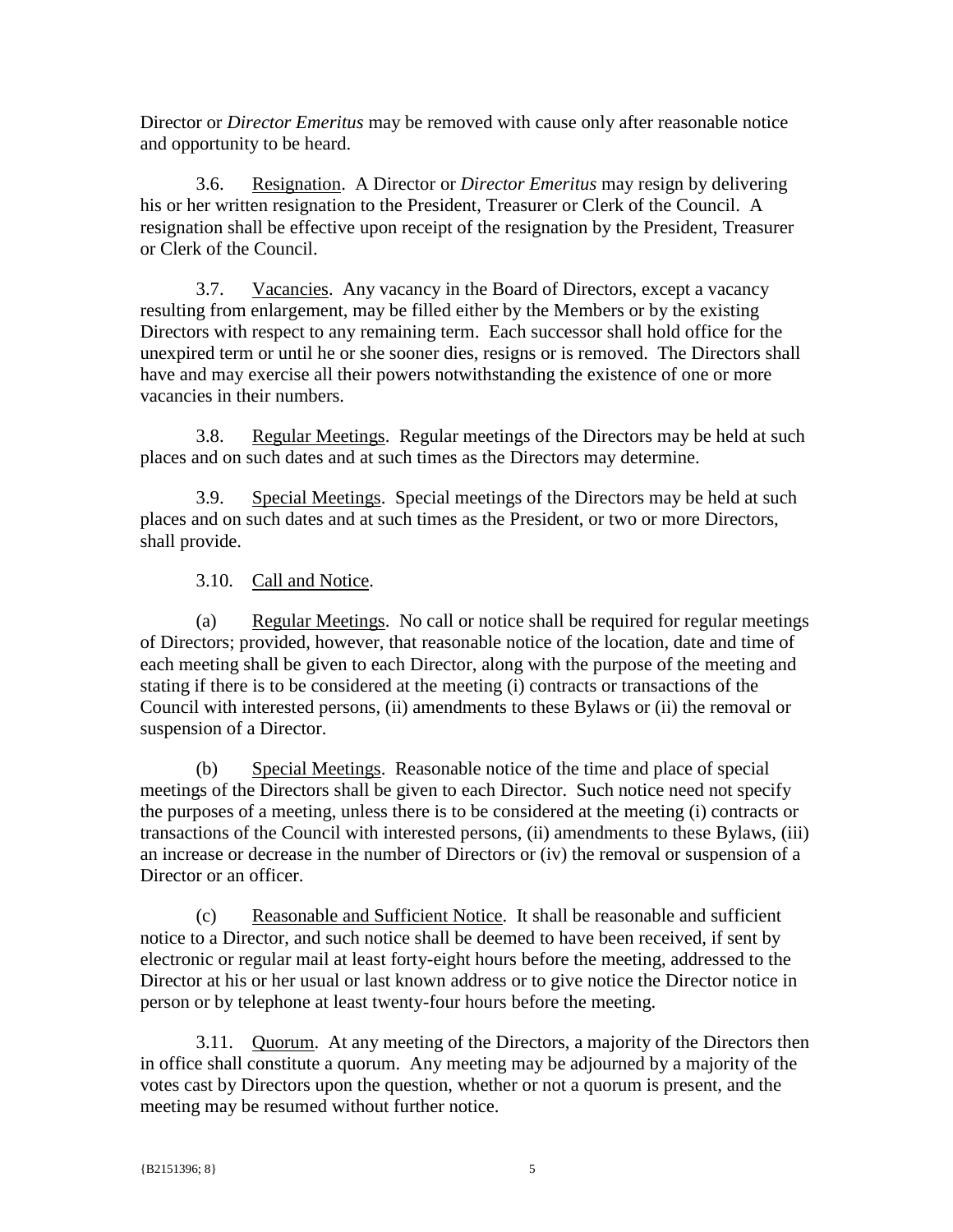When a quorum of Directors is present at any meeting, a majority of the Directors present and voting shall decide any question, including election of officers.

3.12. Action by Remote Participation. Members of the Board of Directors or any committee may participate in a meeting of the Board or committee by means of a conference telephone, video or similar communications equipment by means of which all persons participating in the meeting can hear each other at the same time and participation by such means shall constitute presence in person at such meeting.

### **Section 4. OFFICERS**

4.1. Number and Qualification. The officers of the Council shall be an immediate Past President, President, Vice President of Programs, Vice President of Administration, Vice President of Membership and Sponsorship, Treasurer, Clerk and such other officers, if any, as the Directors may determine. An officer must be a Director. A person may hold more than one office at the same time.

4.2. Election. Officers shall be elected annually by the Directors at their first meeting following the Annual Meeting of the Members. Other officers, if any, may be elected by the Directors at any time at a regular or special meeting of the Board of Directors.

4.3. Tenure. Officers shall each hold office for one year until the first meeting of the Directors following the next Annual Meeting of the Members and until his or her successor is chosen, and each other officer shall hold office until the first meeting of the Directors following the next Annual Meeting of the Members unless a shorter period shall have been specified by the terms of his or her election or appointment, or in each case until he or she sooner dies, resigns or is removed. No person shall serve more than three one-year consecutive terms as President or immediate Past President.

4.4. President and Vice Presidents. The President, subject to the control of the Directors, shall have general charge and supervision of the affairs of the Council. The President shall preside at all meetings of the Members and at all meetings of the Directors, except as the Members or Directors otherwise determine. At the completion of the President's term of office, the President shall automatically become the immediate Past President and he or she may (but shall not be required) to perform the duties provided herein.

Each Vice President shall have such duties and powers as the Directors shall determine. The Vice President of Administration shall have and may exercise all the powers and duties of the President during the absence of the President or in the event of his or her inability to act.

4.5. Treasurer. The Treasurer shall be the chief financial officer and the chief accounting officer of the Council. He or she shall be in charge of its financial affairs, funds, securities and valuable papers and shall keep full and accurate records thereof. He or she shall have such other duties and powers as designated by the Directors. He or she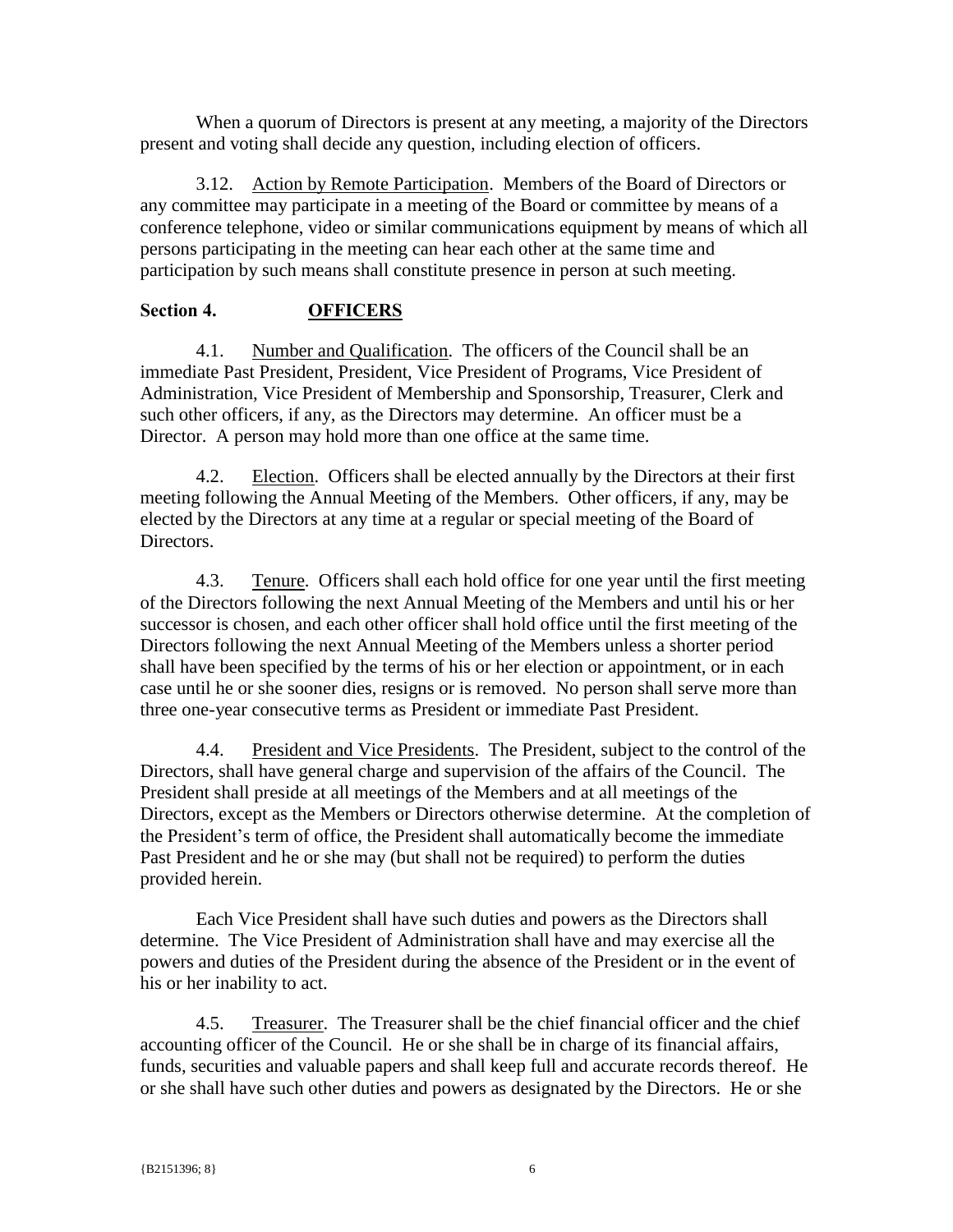shall also be in charge of the Council's books of account and accounting records, and shall oversee its accounting procedures.

4.6. Clerk. The Clerk shall record and maintain records of all proceedings of the Members and Directors in a book or series of books kept for that purpose, which book or books shall be kept within the Commonwealth at the principal office of the Council or at the office of its Clerk or of its resident agent and shall be open at all reasonable times to the inspection of any Member or Director. If the Clerk is absent from any meeting of Members or Directors, a temporary Clerk chosen at the meeting shall exercise the duties of the Clerk at the meeting.

4.7. Vice President of Administration. The Vice President of Administration is the chairperson of the Scholarship Committee and provides oversight for special projects as determined by the President, which may include initiatives or activities related to technology, real estate, human resources matters or public relations. In addition, the Vice President of Administration shall assume the functions of the President in accordance with Section 4.4 if required.

4.8. Vice President of Programs. The Vice President of Programs is the chairperson of the Program Committee and, together with the Directors and the Executive Director, sets the overall programming agenda for the Council. He or she is also responsible for coordinating the activities of subcommittees of the Program Committee in a manner designed to ensure consistency throughout the Fiscal Year.

4.9. Vice President of Membership and Sponsorship. The Vice President of Membership and Sponsorship is the chairperson of the Membership and Sponsorship Committee. He or she is responsible for the expansion of the Council's membership and outreach to non-members. He or she is also responsible for overseeing sponsorship opportunities.

4.10. Suspension or Removal. An officer may be suspended or removed with cause by vote of a majority of Directors then in office. An officer may be removed with cause only after reasonable notice and opportunity to be heard.

4.11. Resignation. An officer may resign by delivering his or her resignation to the President, Treasurer or Clerk of the Council. Such resignation shall be effective upon receipt of the resignation by the President, Treasurer or Clerk of the Council.

4.12. Vacancies. If the office of any officer becomes vacant, the Directors may elect a successor. Each such successor shall hold office for the unexpired term, and in the case of the President, Treasurer and Clerk until his or her successor is elected and qualified, or in each case until he or she sooner dies, resigns or is removed.

# **Section 5. EXECUTIVE COMMITTEE**

5.1. Authority and Responsibility. The Executive Committee may act in place and stead of the Board of Directors between Board meetings on all matters, except those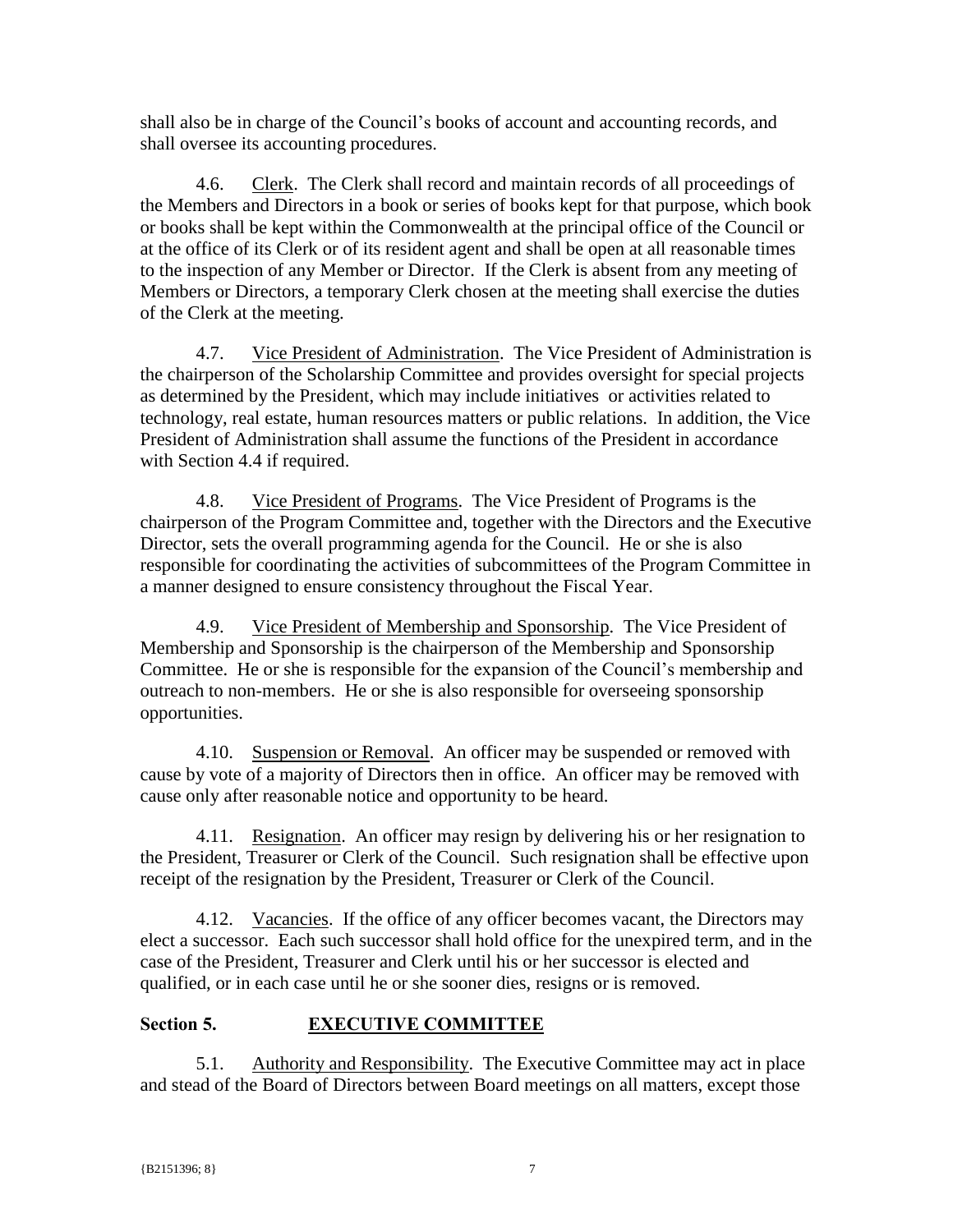specifically reserved to the Board by these Bylaws. Actions of the Executive Committee shall be reported to the Board at the next Board meeting.

Notwithstanding any provision herein to the contrary, the Board of Directors may, by majority vote, undo any action taken by the Executive Committee provided that the action, taken by the Executive Committee, had been made in place and stead of the Board of Directors. In the event such a vote was to occur, the Executive Committee would then, as quickly as feasible and without damaging the Council or its reputation, take such corrective action as directed by the Board of Directors.

5.2. Composition. The Executive Committee shall consist of the immediate-Past President, the President, each of the Vice Presidents, the Clerk and the Treasurer.

5.3. Quorum. A majority of the Executive Committee shall constitute a quorum at any duly called meeting of the Committee. The President shall call such meetings of the Executive Committee as the business of the Council may require.

5.4. Action by Writing. Any action required or permitted to be taken at any meeting of the Executive Committee may be taken without a meeting if all the members consent to the action in writing (by electronic means or otherwise) and the written consents are filed with the records of the meetings. Such consents shall be treated for all purposes as a vote at a meeting.

5.5. Action by Remote Participation. Members of the Board of Directors may participate in Executive Committee meetings by means of a conference telephone, video or similar communications equipment by means of which all persons participating in the meeting can hear each other at the same time and participation by such means shall constitute presence in person at such meeting.

# **Section 6. COMMITTEES**

6.1. Budget Committee. The Budget Committee shall be chaired by the Treasurer and consist of the Executive Committee and any other Directors or *Directors Emeritus* appointed by the Treasurer. The Budget Committee shall work with the Executive Director on the annual budget of the Council and prepare recommendations for the Board of Directors. Upon the recommendation of the Budget Committee, the Board of Directors shall approve in advance of the next fiscal period an annual operating budget covering all activities of the Council for the Fiscal Year. The accounts of the Council shall be audited annually by a Certified Public Accountant approved by the Board of Directors.

In addition, the Budget Committee shall perform such other duties as are necessarily incident to the office or as may be prescribed by the Board of Directors.

6.2. Nominating Committee. The Nominating Committee shall be chaired by the Clerk and consist of the Executive Committee. The Nominating Committee shall prepare a slate of officers and Directors for consideration by the Board of Directors and Members.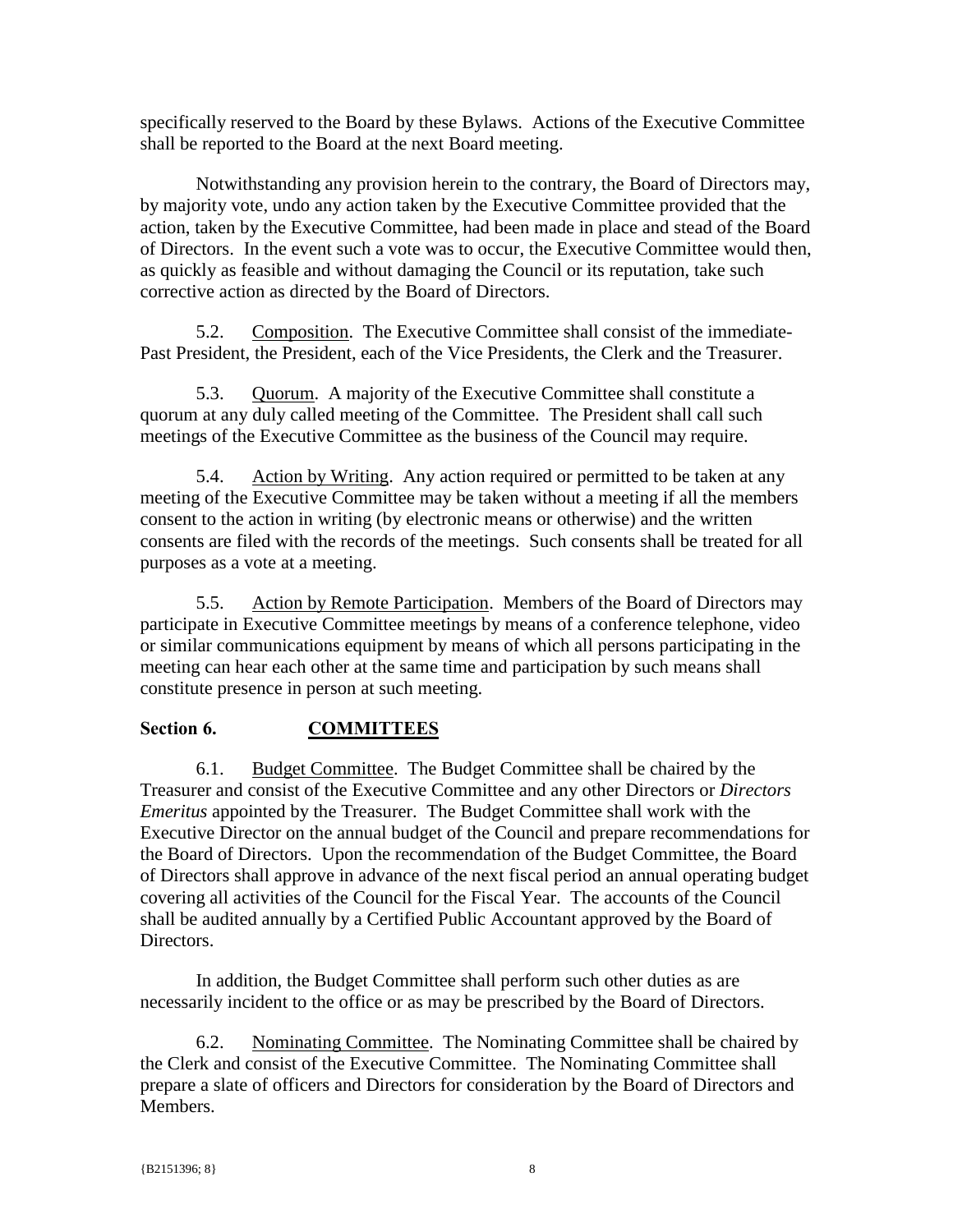In addition, the Nominating Committee shall perform such other duties as are necessarily incident to the office or as may be prescribed by the Board of Directors.

6.3. Program Committee. The Program Committee shall be chaired by the Vice President of Programs and consist of the program subcommittee chairs along with any Members and other Directors and *Directors Emeritus* appointed by the Vice President of Programs. The Program Committee has overall responsibility for setting the program agenda, and coordinating the activities of the program subcommittees to ensure consistency and to avoid duplication. The program committee recommends themes for the Council's major conferences, and assists in establishing working committees for those programs.

In addition, the Program Committee shall perform such other duties as are necessarily incident to the office or as may be prescribed by the Board of Directors.

6.4. Membership and Sponsorship Committee. The Membership and Sponsorship Committee shall be chaired by the Vice President of Membership and Sponsorship and consist of Members and Directors and *Directors Emeritus* appointed by the Vice President of Membership and Sponsorship. The Membership and Sponsorship Committee is responsible for the expansion of the Council's membership and outreach to non-members. The Membership and Sponsorship Committee shall hold regular meetings to devise ways to enhance membership and shall also be responsible for conducting periodic Member surveys to ensure that the Council continues to meet Member needs. In addition, the Membership and Sponsorship Committee will offer opportunities for organizations to sponsor programs and conferences and shall devise the terms under which these arrangements are made.

The Membership and Sponsorship Committee shall perform such other duties as are necessarily incident to the office or as may be prescribed by the Board of Directors.

6.5. Investment Committee. The Investment Committee shall be chaired by the Treasurer and shall consist of Members and Directors and *Directors Emeritus* appointed by the Treasurer. The Investment Committee is responsible for monitoring the investments associated with the operating and scholarship reserves of the Council. The Investment Committee shall at least three regular meetings throughout the year and will meet with any professional investment advisor that has been retained by the Board of Directors to provide investment advisory services.

In addition, the Investment Committee shall perform such other duties as are necessarily incident to the office or as may be prescribed by the Board of Directors.

6.6. Scholarship Committee. The Scholarship Committee shall be chaired by the Vice President of Administration and consist of Members and Directors and *Directors Emeritus* appointed by the Vice President of Administration. The Scholarship Committee has responsibility for administering the Council's scholarship program.

In addition, the Scholarship Committee shall perform such other duties as are necessarily incident to the office or as may be prescribed by the Board of Directors.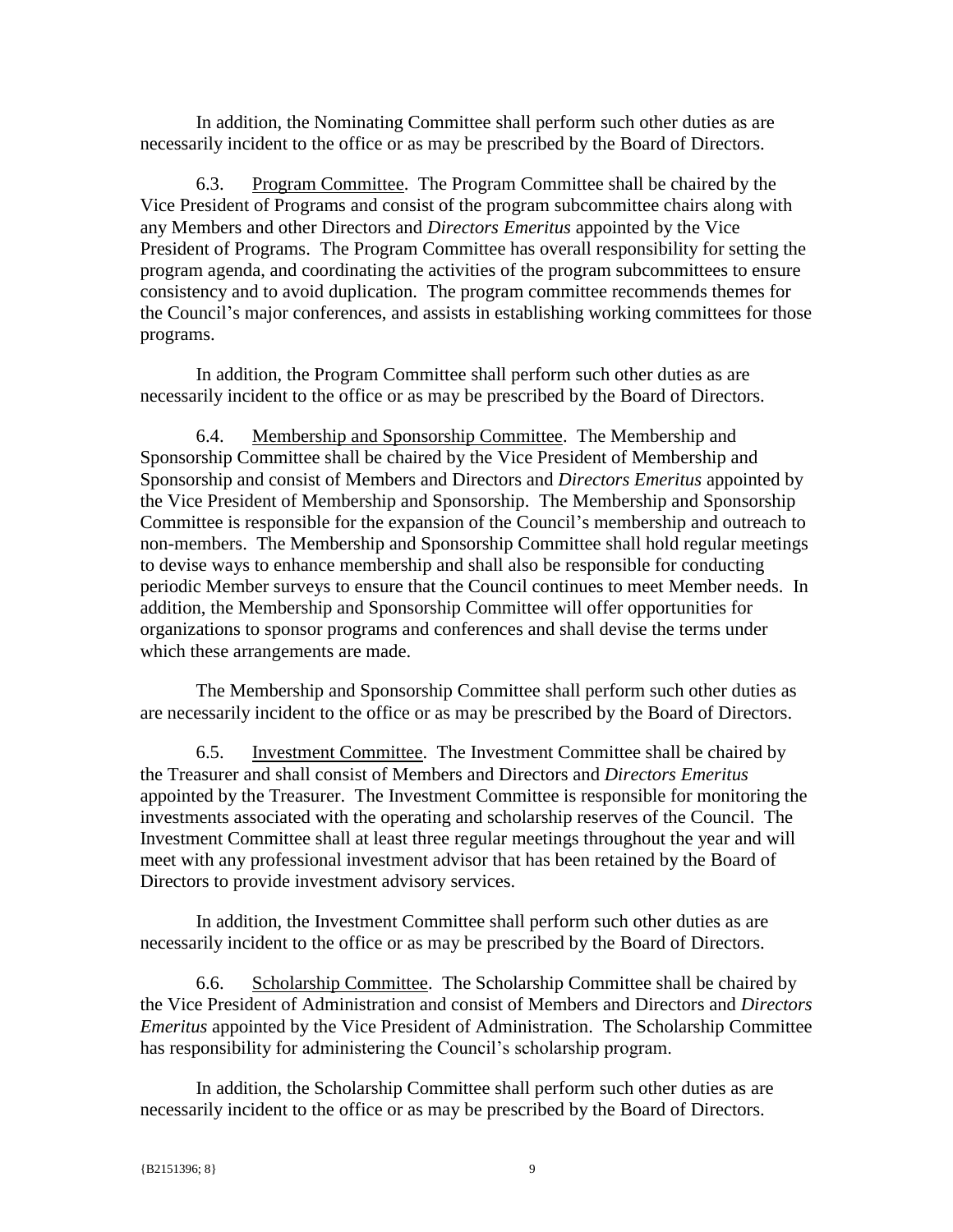6.7. Special Committees. The President may appoint such other committees, subcommittees or task forces as are necessary and that are not in conflict with other provisions of these Bylaws, and the duties of any such committees may be prescribed by the President upon their appointment.

6.8. Reservation of Board Authority. Notwithstanding the preceding provisions of this Section 6, the Board of Directors, acting directly or through the Executive Committee, may remove a member of a committee appointed pursuant to this Section.

## **Section 7. EXECUTIVE AND STAFF**

7.1. Appointment. The Council shall employ a staff head who shall have the title of Executive Director and whose terms and conditions of employment shall be specified by the Executive Committee with the approval of the Board of Directors.

7.2. Authority and Responsibility. The Executive Director shall be the chief executive of the Council responsible for all management activities. He or she shall manage and direct all activities of the Council as prescribed by the Board and shall be responsible to the Board. He or she shall employ and may terminate the employment of members of the staff necessary to carry on the work of the Council and fix their compensation within the approved budget. As Executive Director, he or she shall define the duties of the staff, supervise their performance, establish their titles and delegate those responsibilities of management as shall, in his or her judgment, be in the best interest of the Council.

The Executive Director shall also perform such other duties as are necessarily incident to the office or as may be prescribed by the Board of Directors.

# **Section 8. INVESTMENT OF FUNDS**

The "Operating" and "Scholarship" Funds are held as assets of the Council under the authority of the Board of Directors. The Board is responsible for the implementation of and adherence to any policies and objectives of the Funds as it may choose to set forth. At its discretion, the Board may choose to retain professional investment management to manage the investments and provide advice and counsel in such matters.

# **Section 9. EXECUTION OF PAPERS**

Except as the Directors may generally or in particular cases authorize the execution thereof in some other manner, all deeds, leases, transfers, contracts, bonds, notes, checks, drafts and other obligations made, accepted or endorsed by the Council shall be signed or endorsed on behalf of the Council by the President or Treasurer, or by either of their designees.

Any recordable instrument purporting to affect an interest in real estate, executed in the name of the Council by two of its officers, of whom one is the President or a Vice President and the other is the Treasurer or an assistant Treasurer, shall be binding on the